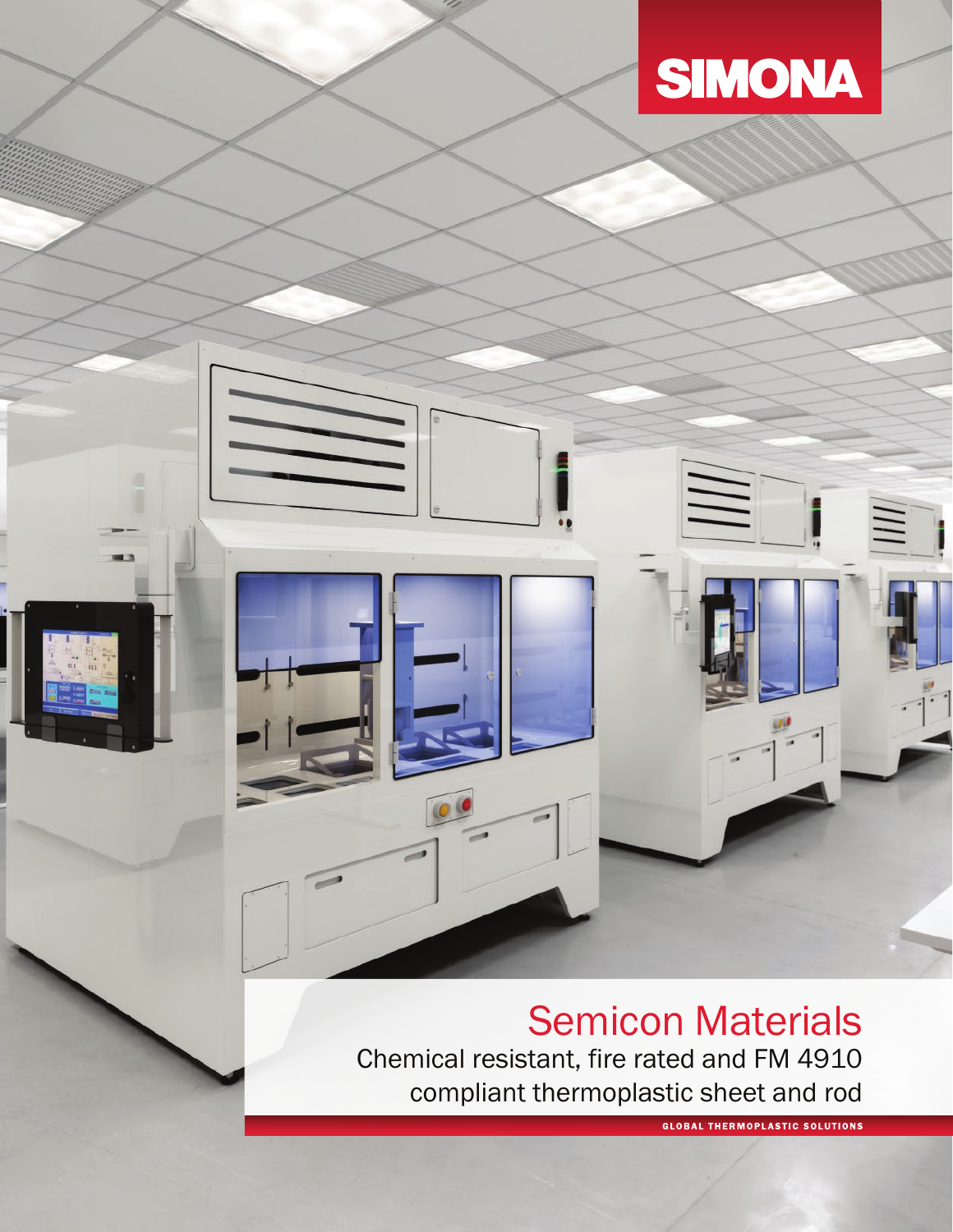# Most Complete Line of Thermoplastic Sheet for the Semiconductor Industry



### Semicon material range includes:

- PFA, PFA-M, ECTFE, PVDF
- CRP-1, SIMONA® 2000, PVC-GLAS
- FRP-3, PP-H

### Material benefits:

- Resists wet process acids, bases, solvents and oxidizers
- Withstands temperatures from 140 to 500°F (60 to 260°C)
- $\,$  Including grades that meet FM 4910  $\,$ and UL 94 V-0 flame test criteria

### Plus rod and welding rod:

- Weld rod available in same resin grades as FM 4910 sheet products
- PVDF and PP rod diameters available up to 500 mm
- PVC rod available up to 200 mm

#### Proven in all wet process applications:

- Process tanks, vessels and components
- DI water systems
- Cabinetry and view windows
- Fume hoods, ducting
- FOEL / BEOL
- Automated and semi-automated parts cleaners
- Chemical cabinets/chemical carts

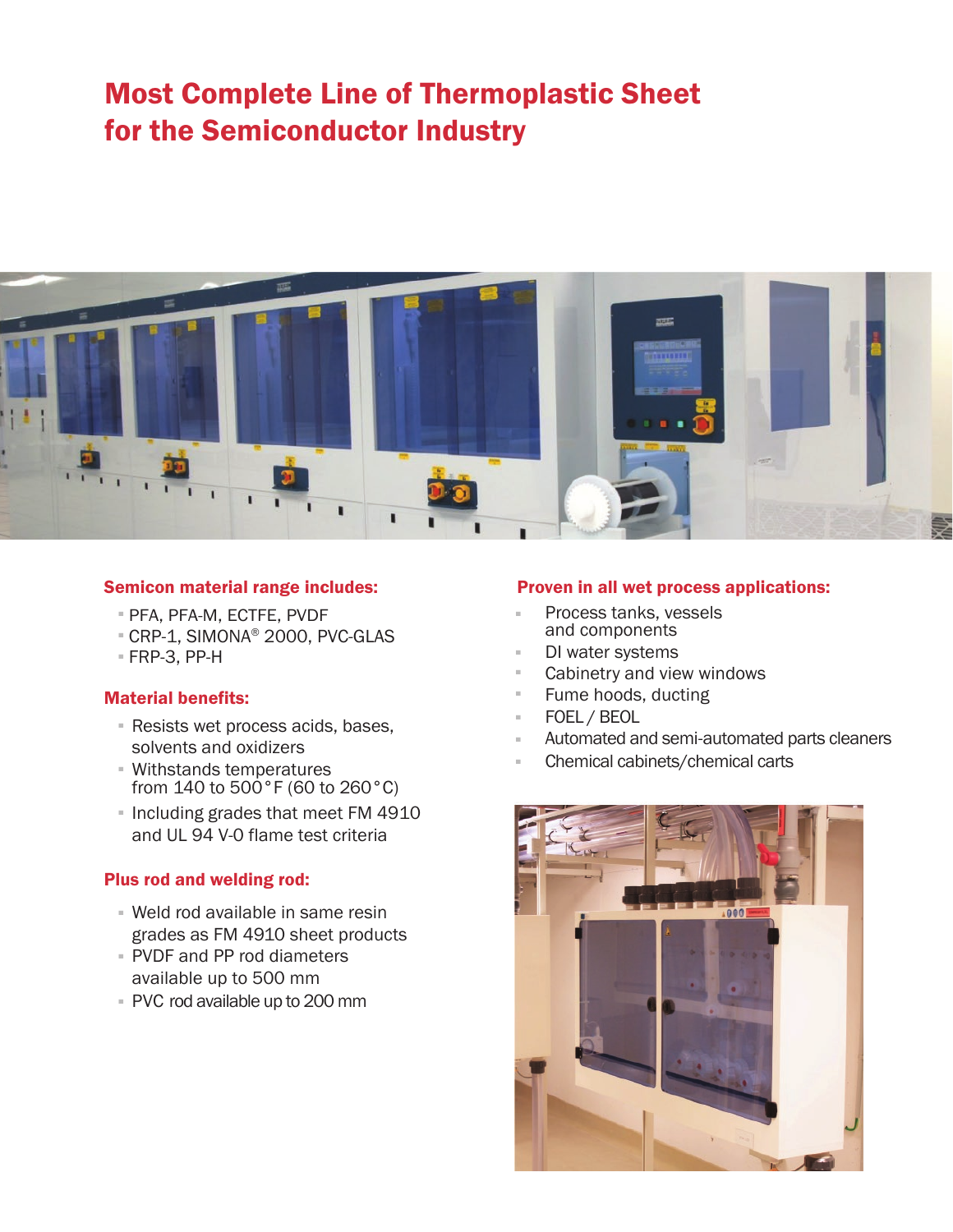# Satisfy Semiconductor Process Applications Without Compromise

### environments in tanks, vessels and machined parts Fluoropolymer sheet for severe process





Exceptional impact resistance and aesthetics for cleanroom cabinetry and enclosures

SIMONA® PVDF, ECTFE, PFA-M and PFA fluoropolymer sheet materials provide resistance to all process chemistries up to 500°F (260°C). Their uniform high gloss surface repels process contaminants, and they afford consistency in fabrication.



For a higher level of impact resistance plus high quality appearance, SIMONA developed two unique FM 4910 listed materials: SIMONA PVC Type I CRP-1, and FRP-3 polypropylene. SIMONA clear tinted CPVC also affords exceptional optical quality for view windows. White CPVC and standard impact PVC Type I VS-1 complete this versatile FM 4910 product range.

Rod diameters to 19 inch (500 mm) open new applications for machined components





SIMONA offers PVDF and polypropylene homopolymer rod up to an unprecedented 19.7 in. (500 mm) in diameter. This exceptional size range opens new applications for larger machined components in semiconductor manufacturing equipment. SIMONA flame-rated rod products also include PVC Type I in diameters up to 8 inches (200 mm).

Weld rod made from sheet resins, plus hybrid rod for PVDF-to-PVC welds



For weld integrity, weld rod made from the same resin grade is available and used to produce each of its sheet products for the semiconductor industry. In addition, a proprietary SIMONA hybrid weld rod allows welding of PVC Type I CRP-1 to PVDF.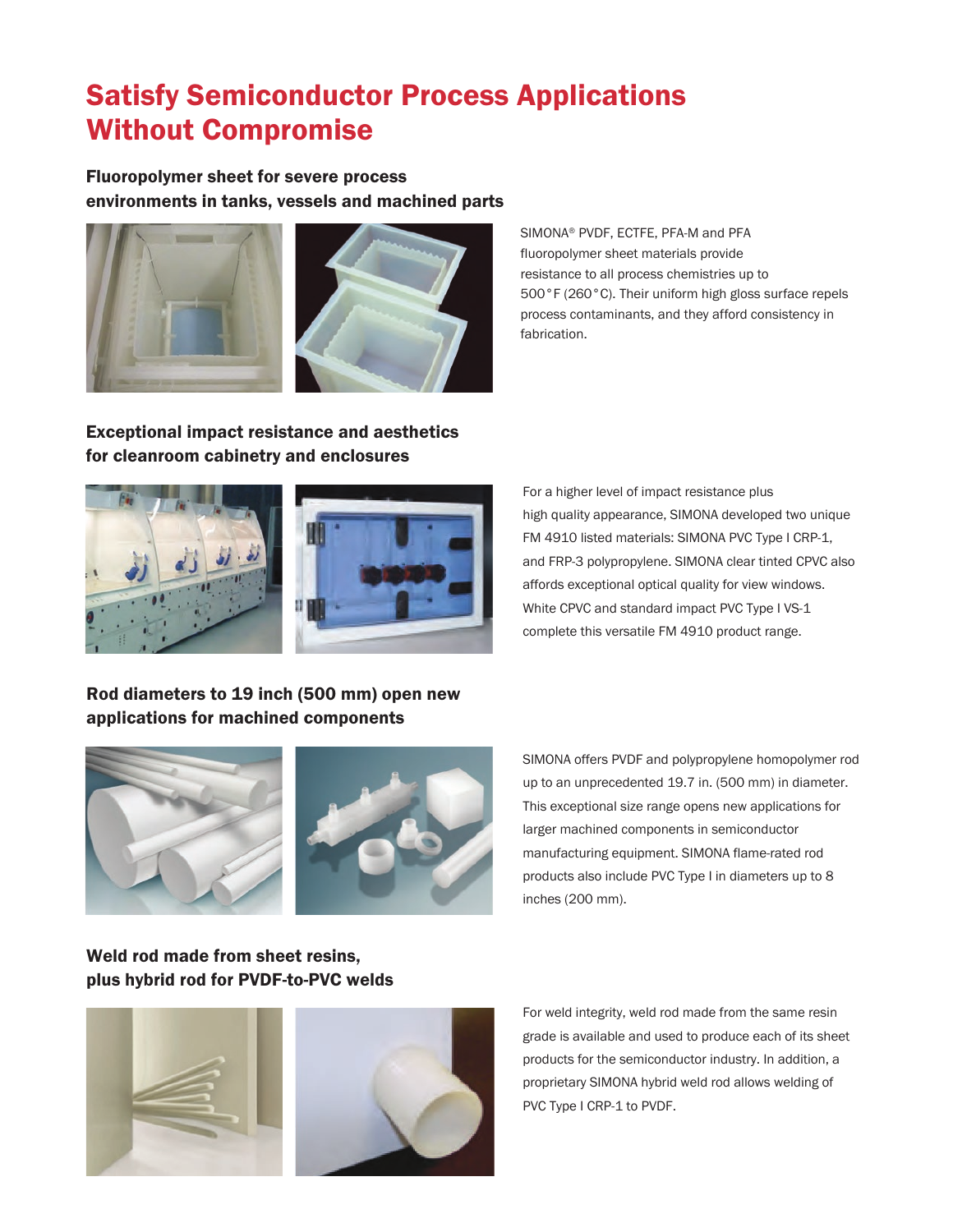## Select from the Industry's Widest Range of Corrosion-Resistant Sheet and Rod

covering all chemical groups and service temperatures

*Depending on material, sheet products are offered in gauges to 4 in. (100 mm) and solid rod in diameters to 31 in. (800 mm) with popular sizes in stock for rapid shipment.*

1 FM 4910 listed PP and PVC Type I grades available All tests at 73°F (22.8°C) in dry conditions

Choose the best balance of cost and performance for your application:

> *For sheet and rod samples, technical support, pricing and delivery, contact customer service.*

- high service temperatures specify: SIMONA Fluoropolymers
- For economical all-around performance specify: SIMONA HDPE and PP
- For structural strength and UL 94 V-0 Type I, PVC Type II and CPVC fire ratings specify: SIMONA PVC

| <b>DESCRIPTION</b>                                                                                                                             | WELDING ROD | SEMICON<br>FM 4910      | UL 94 V-0 | FABRIC BACKED<br>  LAMINATES |  |
|------------------------------------------------------------------------------------------------------------------------------------------------|-------------|-------------------------|-----------|------------------------------|--|
| Excellent chemical resistance and high temperature stability.                                                                                  |             |                         |           |                              |  |
| High flexural strength and crack resistance. Excellent gloss repels                                                                            |             |                         |           |                              |  |
| surface contaminants.                                                                                                                          |             |                         |           |                              |  |
| Exceptionally smooth surface. Ideal for high purity applications.<br>Wide range of chemical resistance.                                        |             |                         |           |                              |  |
| Homopolymer grade. Higher rigidity and temperature resistance than<br>PVDF-C.                                                                  |             |                         |           |                              |  |
| Copolymer grade. Tougher and more flexible than PVDF.<br>Ideal for thermoforming.                                                              |             |                         |           |                              |  |
| Excellent strength-to-weight ratio. Resists staining, maintains excellent<br>surface. Higher structural strength, stiffness than PP copolymer. |             |                         |           |                              |  |
| Superior impact strength, and rigidity. Unmatched 12.0 ft-in notched<br>Izod impact and 400K PSI fleural modulus                               |             |                         |           |                              |  |
| Exceptional clarity, uniformity. Ideal for semicon and chemical process<br>view windows.                                                       |             |                         |           |                              |  |
| Tougher, but less rigid than homopolymer. Superior low temperature<br>impact resistance vs. HDPE, PP homopolymer.                              |             |                         |           |                              |  |
| Ideal for electrical cabinetry exposed to chemical contact.<br>UL 94 V-0 rated PP-C material.                                                  |             | $\mathbf{1}$            |           |                              |  |
| Smooth surface will not corrode or tuberculate. Resists cracking<br>from pressure variations.                                                  |             |                         |           |                              |  |
| UV stabilized black for exterior applications. Exceptional impact<br>resistance. Resists cracking below freezing temperatures.                 |             |                         |           |                              |  |
| Exceptional impact strength, chemical resistance, weldability and<br>high quality appearance                                                   |             |                         |           |                              |  |
| Exceptional structural strength, rigidity. Versatile material for vessels,<br>electrical cabinetry, fume hoods, ducting.                       |             | $\overline{\mathbf{1}}$ |           |                              |  |
| Higher impact resistance but less rigid than Type I. Tough, durable at<br>below freezing temperatures.                                         |             |                         |           |                              |  |
| Higher rigidity than PVC Type II clear. Ideal for large surface area view<br>windows, shields requiring more stiffness.                        |             |                         |           |                              |  |

| <b>SERVICE</b><br><b>TEMPERATURE</b>                                          | $-$ EXCELLENT TO POOR $\longrightarrow$<br>A E S S U I. | <b>STRONG ACIDS</b> | STRONG BASES | <b>SOLIVENTS</b> | <b>STRONG OXIDIZERS</b> | COLD TEMPERATURE<br>LINIT         |                                                                                                                                                | ROD<br><b>WELDING</b>    | SEMICON<br>FM 4910       | ەء<br>$\frac{3}{4}$ | <b>FABRIC</b>            |
|-------------------------------------------------------------------------------|---------------------------------------------------------|---------------------|--------------|------------------|-------------------------|-----------------------------------|------------------------------------------------------------------------------------------------------------------------------------------------|--------------------------|--------------------------|---------------------|--------------------------|
|                                                                               |                                                         |                     |              |                  |                         |                                   | <b>DESCRIPTION</b>                                                                                                                             |                          |                          | $\mathbf{s}$        |                          |
| 500°F / 260°C                                                                 | <b>SIMONA® PFA</b>                                      |                     |              |                  |                         | $-310 °F/ -190 °C$                | Excellent chemical resistance and high temperature stability.                                                                                  | $\mathbb{R}^n$           | $\overline{\phantom{0}}$ | $\equiv$            |                          |
| 425°F / 218°C                                                                 | <b>SIMONA® PFA-M</b>                                    |                     |              |                  |                         | 382°F/-230°C                      | High flexural strength and crack resistance. Excellent gloss repels<br>surface contaminants.                                                   | $\mathbb{R}^n$           |                          | H.                  |                          |
|                                                                               | <b>SIMONA® ECTFE</b>                                    |                     |              |                  |                         | $-40 °F / -40 °C$                 | Exceptionally smooth surface. Ideal for high purity applications.<br>Wide range of chemical resistance.                                        | ×                        | p.                       | H.                  |                          |
|                                                                               | <b>SIMONA® PVDF</b><br>Homopolymer                      |                     |              |                  |                         | $14^{\circ}$ F / -10 $^{\circ}$ C | Homopolymer grade. Higher rigidity and temperature resistance than<br>PVDF-C.                                                                  |                          | ł.                       |                     |                          |
|                                                                               | <b>SIMONA® PVDF-C</b><br>Copolymer                      |                     |              |                  |                         | $-4°F/ -20°C$                     | Copolymer grade. Tougher and more flexible than PVDF.<br>Ideal for thermoforming.                                                              |                          |                          |                     |                          |
| 302°F/149°C                                                                   | <b>SIMONA® PP-H</b><br>Homopolymer Polypropylene        |                     |              |                  |                         | $32^{\circ}$ F / 0 $^{\circ}$ C   | Excellent strength-to-weight ratio. Resists staining, maintains excellent<br>surface. Higher structural strength, stiffness than PP copolymer. |                          | $\overline{\phantom{0}}$ | $\equiv$            |                          |
| 261°F / 127°C                                                                 | <b>SIMONA® FRP-3</b>                                    |                     |              |                  |                         | 32°F/0°C                          | Superior impact strength, and rigidity. Unmatched 12.0 ft-in notched<br>Izod impact and 400K PSI fleural modulus                               |                          |                          |                     | $\overline{\phantom{a}}$ |
| 253°F / 123°C                                                                 | SIMONA®2000<br>Clear CPVC                               |                     |              |                  |                         | 32°F/0°C                          | Exceptional clarity, uniformity. Ideal for semicon and chemical process<br>view windows.                                                       | $\overline{\phantom{m}}$ | P.                       | L.                  | $\qquad \qquad$          |
|                                                                               | <b>SIMONA® PP-C</b><br>Copolymer Polypropylene          |                     |              |                  |                         | $-4°F/ -20°C$                     | Tougher, but less rigid than homopolymer. Superior low temperature<br>impact resistance vs. HDPE, PP homopolymer.                              | p.                       | $\overline{\phantom{m}}$ | —                   |                          |
| 212°F / 100°C<br>a s<br>200°F / 93°C<br>m n<br>$195\degree$ F / $91\degree$ C | <b>SIMONA® FR-PP</b><br>Flame Retardant Polypropylene   |                     |              |                  |                         | $-4°F/ -20°C$                     | Ideal for electrical cabinetry exposed to chemical contact.<br>UL 94 V-0 rated PP-C material.                                                  |                          | $-1$                     |                     |                          |
| $180\degree$ F / 82 $\degree$ C<br>170°F/77°C<br>$\Box$                       | <b>SIMONA® HDPE</b>                                     |                     |              |                  |                         | $-58°F / -50°C$                   | Smooth surface will not corrode or tuberculate. Resists cracking<br>from pressure variations.                                                  | $\mathbb{R}^n$           | $\overline{\phantom{0}}$ | $\qquad \qquad =$   |                          |
| 163°F / 72°C<br>$140\degree$ F / 60 $\degree$ C                               | <b>SIMONA® PE 100</b><br>Pipe Grade                     |                     |              |                  |                         | $-58\degree$ F / 0 $\degree$ C    | UV stabilized black for exterior applications. Exceptional impact<br>resistance. Resists cracking below freezing temperatures.                 |                          | $\overline{\phantom{a}}$ |                     |                          |
|                                                                               | SIMONA® CRP-1                                           |                     |              |                  |                         | $32^{\circ}$ F / 0 $^{\circ}$ C   | Exceptional impact strength, chemical resistance, weldability and<br>high quality appearance                                                   | p.                       | F                        | H.                  |                          |
|                                                                               | <b>SIMONA® PVC</b><br>Type I                            |                     |              |                  |                         | $32^{\circ}$ F / 0 $^{\circ}$ C   | Exceptional structural strength, rigidity. Versatile material for vessels,<br>electrical cabinetry, fume hoods, ducting.                       |                          | $-1$                     |                     |                          |
|                                                                               | <b>SIMONA® PVC</b><br>Type II                           |                     |              |                  |                         | $32^{\circ}$ F / 0 $^{\circ}$ C   | Higher impact resistance but less rigid than Type I. Tough, durable at<br>below freezing temperatures.                                         | $\qquad \qquad =$        |                          |                     | $\overline{\phantom{a}}$ |
|                                                                               | <b>SIMONA® PVC-GLAS</b><br>Type I Clear                 |                     |              |                  |                         | $32^{\circ}$ F / 0 $^{\circ}$ C   | Higher rigidity than PVC Type II clear. Ideal for large surface area view<br>windows, shields requiring more stiffness.                        | $\overline{\phantom{m}}$ |                          |                     | $\overline{\phantom{a}}$ |

unless otherwise noted.

For exceptional chemical resistance at

All sheet and rod products are backed by SIMONA's technical application and fabrication support—unequalled in the industry.

\*NOTE: General guidelines only. Users are advised to test for suitability relative to specific application conditions.



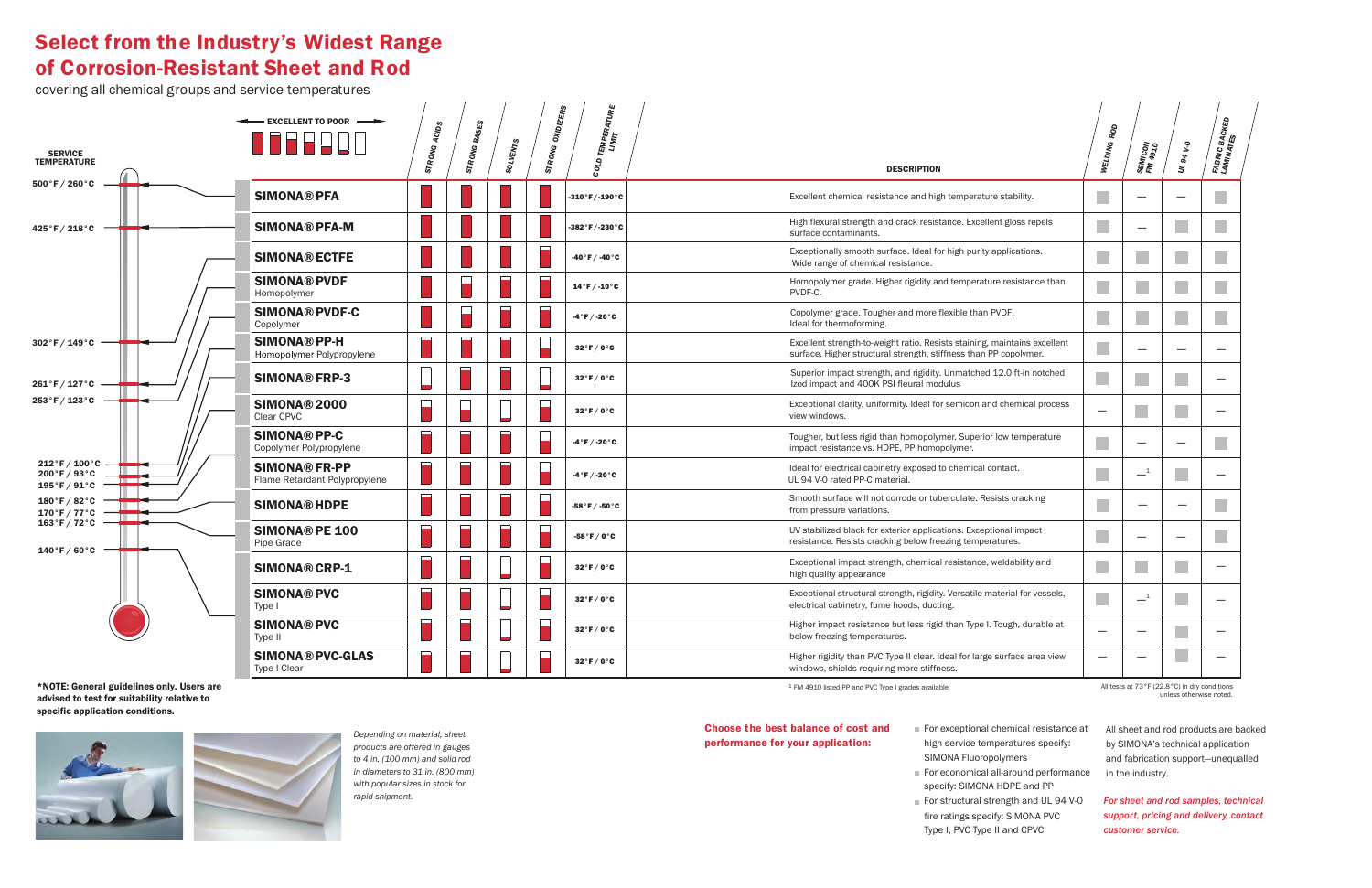# Typical Applications



SIMONA® PVC CRP-1: enclosure SIMONA® CPVC: clear windows



SIMONA® PVDF: Process tanks, components



SIMONA® PVDF, E-CTFE: Process tanks, components



SIMONA® PP FRP-3: Cabinet enclosure



SIMONA® PFA-M: Etch tank



SIMONA® CRP-1: Valve box SIMONA® Clear CPVC: Door



SIMONA® PFA-M: Machined process components



SIMONA® PVDF: Chemical mixing unit



SIMONA® PFA-M: Process tanks



SIMONA® PFA-M-AK: Process tanks made by Plasticon



SIMONA® PVDF and SIMONA® PP-H AlphaPlus ®: Chemical supply system



SIMONA® PVC-GLAS and SIMONA® PP-H White: Manual wet bench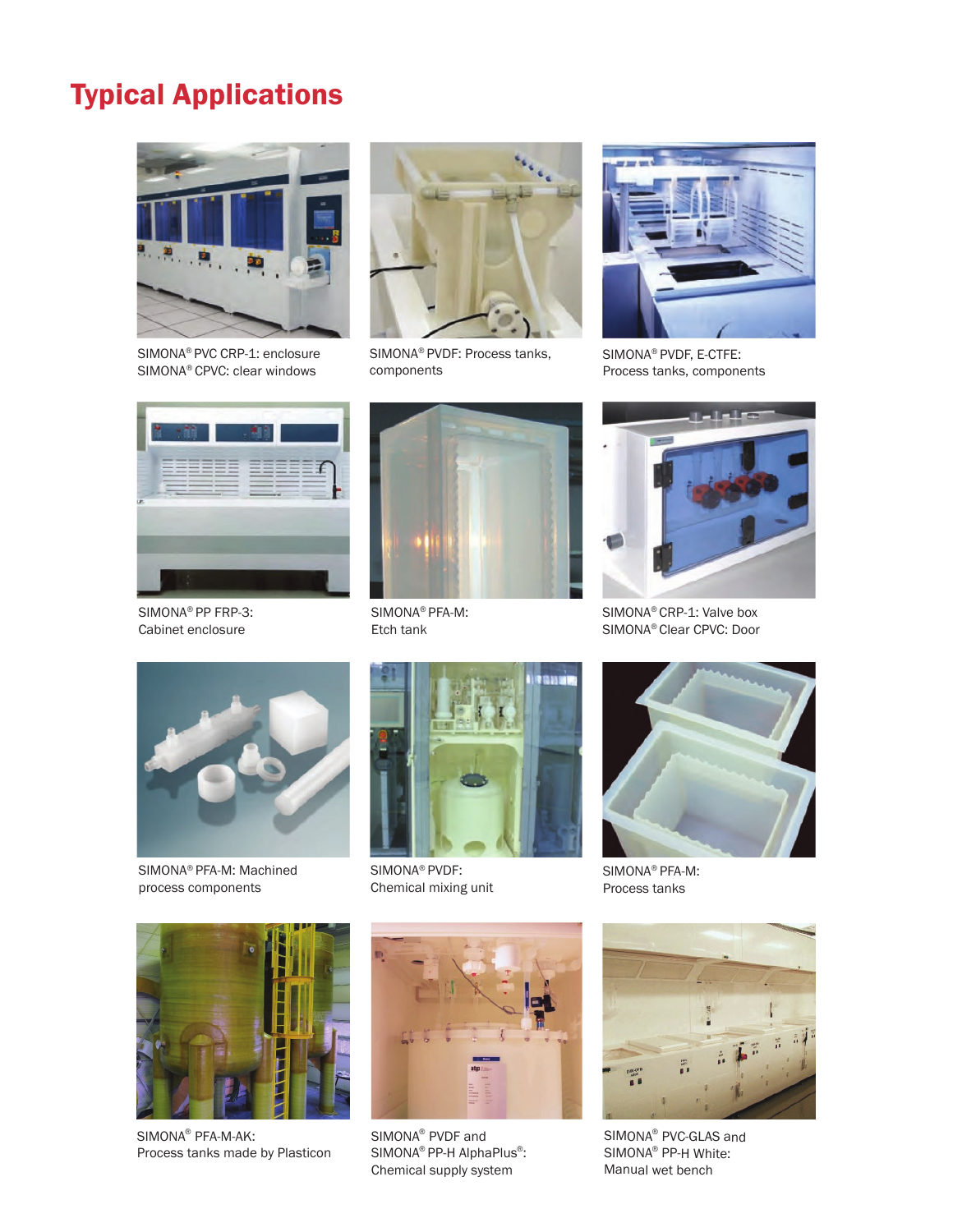